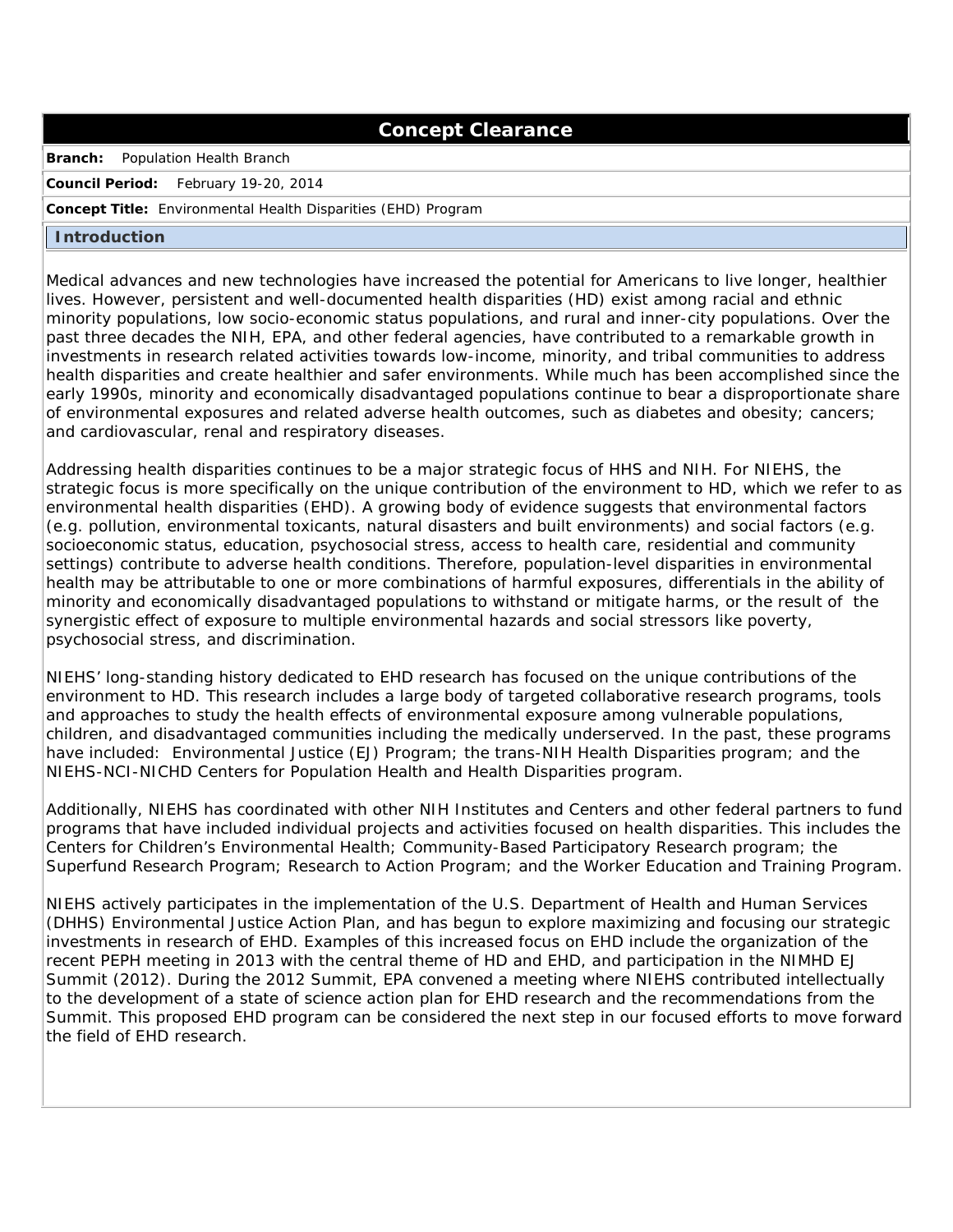### **NIEHS EHD Program**

NIEHS' current support for EHD research tends to be a component, rather than the primary focus, of projects within Program Announcements, such as Research to Action, our Centers programs, and the unsolicited portfolio. The proposed program of EHD research would build off of historical investments, incorporate many of NIEHS' strategic goals, including those in EHD, and provide dedicated funding to expand our interests in EHD research. In particular, a dedicated program would allow established investigators in EHD to more fully explore the intersection between environmental and social stressors contributing to EHDs. The ultimate goal is to improve the health of affected communities. Based on the success of past grant programs and collaborations, and input from the NIEHS Strategic planning process, we recognize that now is the right time to leverage our historical and current efforts in EHD research.

This EHD program will support interdisciplinary research and training to better understand the complex interactions between social, physical, biological and built environments and how these influence the health of individuals and populations. As such, this program will foster and stimulate existing research teams, or the creation of new collaborative teams, to conduct research in EHD where preliminary data or support may be limited, build the capacity and interest of traditional HD researchers in the environmental aspects of HD research, and facilitate the development of cross-cutting research activities and teams to support research in vulnerable communities where the link to environmental contributions to EHD is not yet well established. Furthermore, an EHD program will expand the pipeline for a new generation of EHD researchers and engage communities in "research deserts" through the support of training, capacity building, and the translation of findings into environmental public health initiatives and dissemination efforts.

Through the EHD Program, NIEHS may also have the opportunity to coordinate with other federal agencies and institutes to bring experienced HD researchers together with talented EHS investigators with a goal of tackling public health issues that affect health disparate communities. This may include coordination with the US Environmental Protection Agency (EPA), the NIH Office of Behavioral and Social Science Research and National Institute of Minority Health and Health Disparities, or with the Office of Minority Health. The EHD Program has the potential to bring new disciplines into environmental health research and expand traditional HD research focus to include environmental contributions to HD. The EHD program may raise interest among EHS investigators of the psychosocial and economic stressors that contribute to EHDs. Finally, given the importance of addressing HD/EHDs among vulnerable populations, as identified in the NIEHS Strategic Plan, the program can allow for research that fulfills several other of our Institute's specific strategic goals. This may include goals in exposure science, susceptibility across the lifespan, combined exposures, education and training and community engagement.

**EHD Program Goals:** Although, current EHD research supported by NIEHS address similar topics, this program would allow for larger, coordinated efforts among multi- and transdisciplinary teams of researchers and promote greater incorporation of psychosocial, racial/ethnic and economic stressors into risk assessments. It is anticipated that the program would attract basic scientists, epidemiologists, and social scientists working in EHS and HD research, as well as those with expertise in community engagement, large scale data management, environmental health education and communication, and evaluation science.

The Program is expected to advance our EHD efforts in the following three areas:

**Research** - Examine the broad social, psychosocial, economic, physical, chemical and biological determinants that may contribute to environmental health disparities, i.e., disproportionate amounts and types of exposures leading to negative health outcomes among vulnerable populations. This might include research examining

• how environmental toxicants and socioeconomic factors interact to influence human health